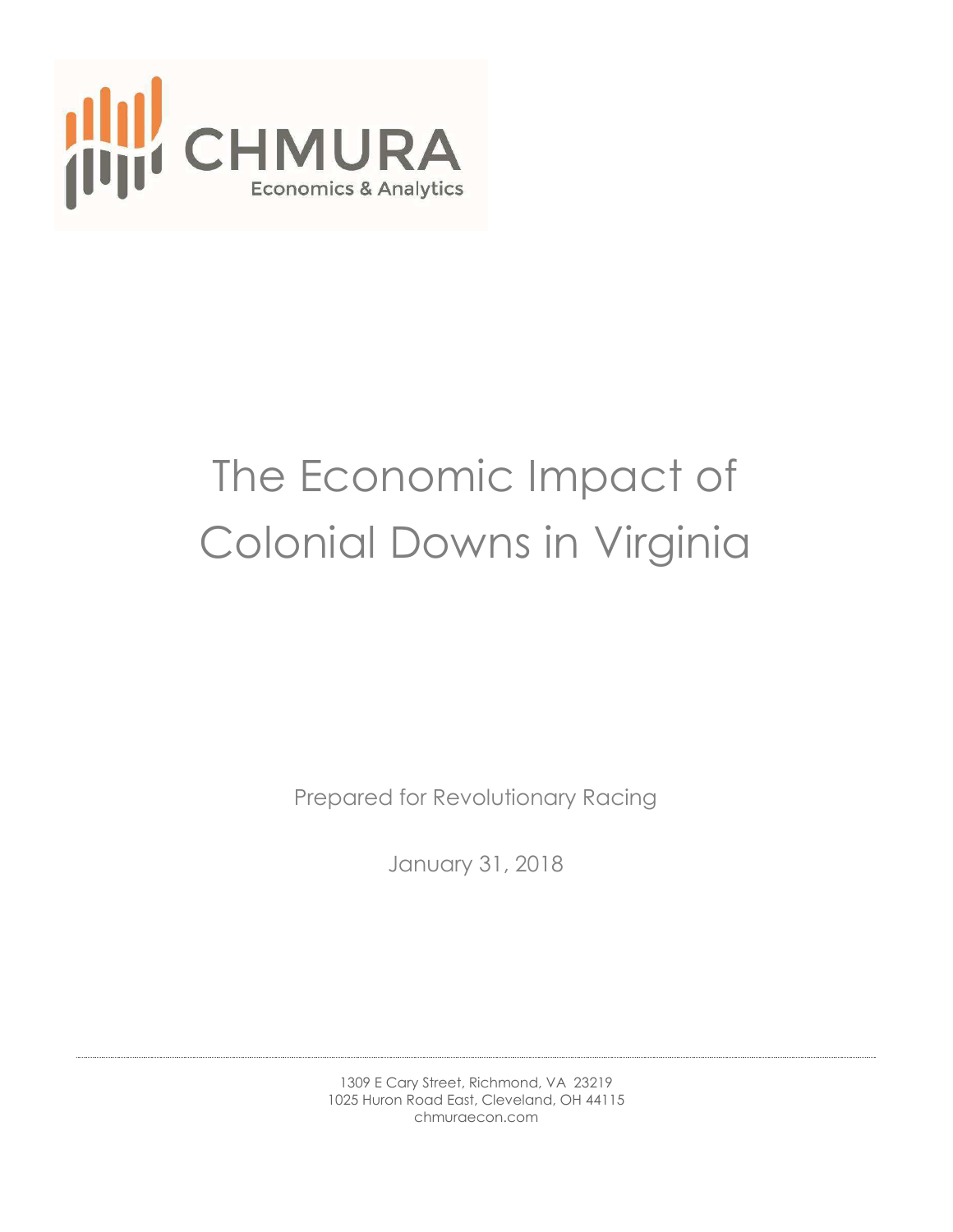# **Table of Contents**

#### **About Chmura Economics & Analytics**

We have a data-driven culture. We are a group of published scientists contributing to innovations with big data analytics on the forefront of applied economics and technology solutions. We have a very diverse team of people with backgrounds such as PhD economists, statisticians, computer scientists, and transformation strategists. We serve a cross section of decision makers from the defense, government, public, and private sectors.

As data scientists, we help our clients quickly answer big data questions. We provide a reliable picture of economic trends on both a macro and micro level. Our clients rely on the historical, current, and predictive market reports we provide to cut through the confusing information they receive on a daily basis from the media, politicians, and industry resources.

Our clients view us as trusted economic advisors because we help them mitigate risk and prepare for growth by understanding the why, the how, and the what about their local economy. As the nation's preferred provider of labor market data, we help our clients understand both the demand for and the supply of available data. Our clients benefit from our expertise by better understanding their own bottom line costs, sustainability issues, and associated risks.

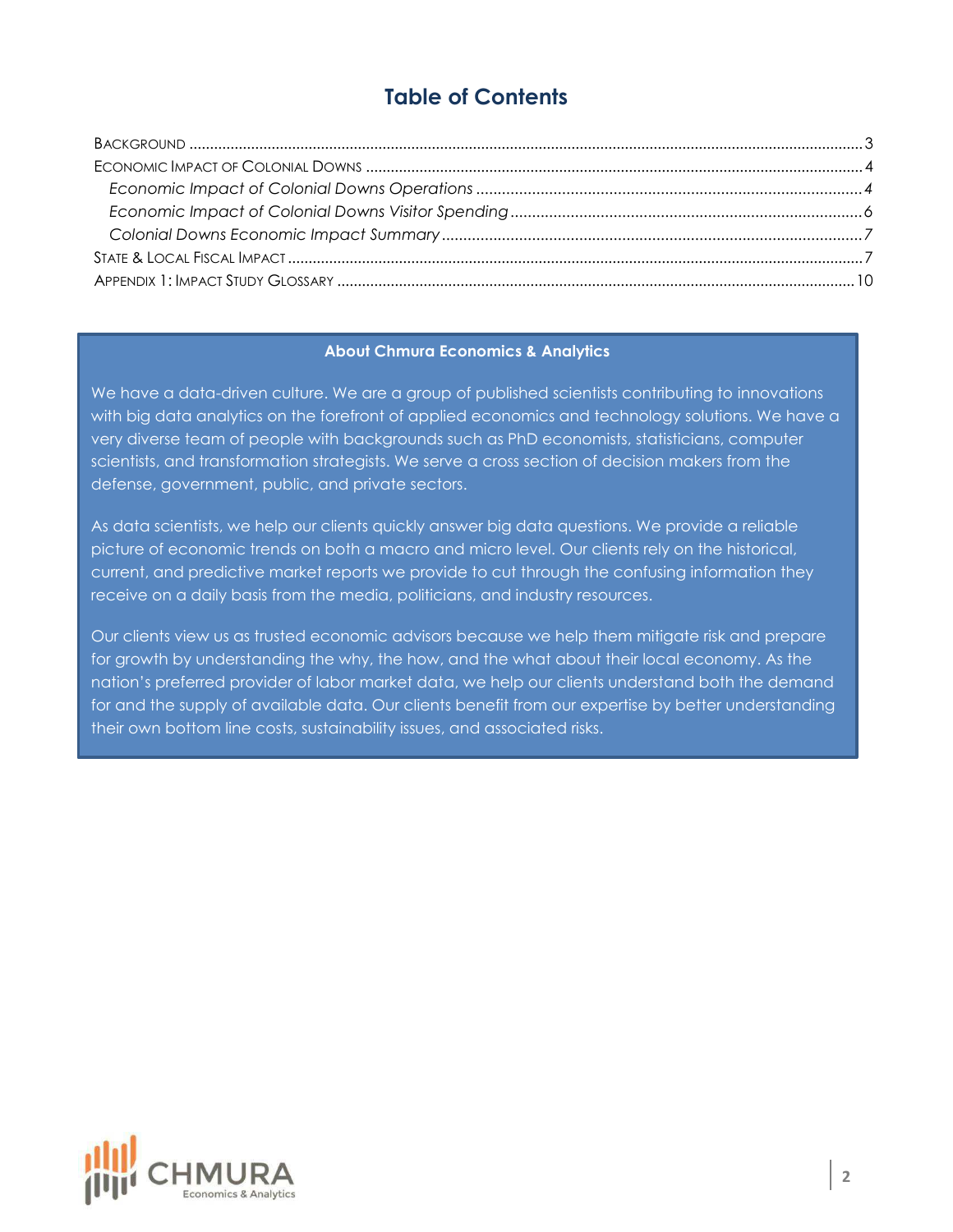## <span id="page-2-0"></span>**Background**

Colonial Downs is a horse-racing track located in New Kent County, Virginia, in the Greater Richmond area. The track was first opened in 1997 and has hosted many events over the years. The facility was  $closed$  in  $2014<sup>1</sup>$ 

Revolutionary Racing seeks to bring horse racing back to Colonial Downs by purchasing the property. Part of the business plan to sustain the Virginia horse racing industry at Colonial Downs is to permit historic horse racing (HHR)<sup>2</sup>. Revolutionary Racing seeks to understand the potential economic impact of Colonial Downs in the state of Virginia.3 Chmura Economics & Analytics (Chmura) was contracted to conduct this analysis.<sup>4</sup>

The successful revitalization of Colonial Downs could generate \$349.1 million in economic impact in Virginia, and support over 1,407 state jobs in 2022, when the operation reaches its full capacity. Colonial Downs operations would also result in \$26.4 million in annual tax revenue for the state government, and additional tax revenue for New Kent County and other Virginia localities. In addition, it would contribute \$18.0 million per year to Virginia's horse industry.

The economic impact of Colonial Downs in Virginia will come from the following two sources:<sup>5</sup>

- **Colonial Downs operations.** At full capacity, it is estimated that Colonial Downs will host approximately 25 annual horse racing events and a potential steeplechase event. In addition, the HHR facility located at Colonial Downs and ten off-track betting (OTB) locations across the state will generate significant revenue. Colonial Downs will employ hundreds of workers and benefit the state economy.
- **Visitor spending.** Colonial Downs horse racing events and betting facilities will attract many visitors to the region. Visitor spending will also benefit Virginia businesses.

<sup>5</sup> The one-time economic impact of facility construction and renovation is not included in this study, but the construction activities will produce additional jobs in the state.



<sup>1</sup> Source: http://www.theracingbiz.com/2017/10/11/sources-deal-bring-colonial-downs-back-life/.

<sup>&</sup>lt;sup>2</sup> Historic horse racing is an electronic system that allows players to bet on horse races that have already occurred. Those games are played at individual terminals.

<sup>&</sup>lt;sup>3</sup> In this report, Chmura uses the name Colonial Downs to represent the entire operation proposed by Revolutionary Racing. While the main HHR facility and horse-racing tracks are located at Colonial Downs in New Kent County, there will be other facilities such as OTB facilities around the state.

<sup>4</sup> If the plan to purchase Colonial Downs is approved, business operations will gradually ramp up over five years from 2018 to 2022. Chmura estimated the economic impact of Colonial Downs at its full capacity in 2022, when all components of Colonial Downs (HHR, OTB, and horse racing events) are in operation. The business plan for Colonial Downs includes three operational scenarios: base case, down case, and aggressive case. This economic impact is analyzed for the base case scenario.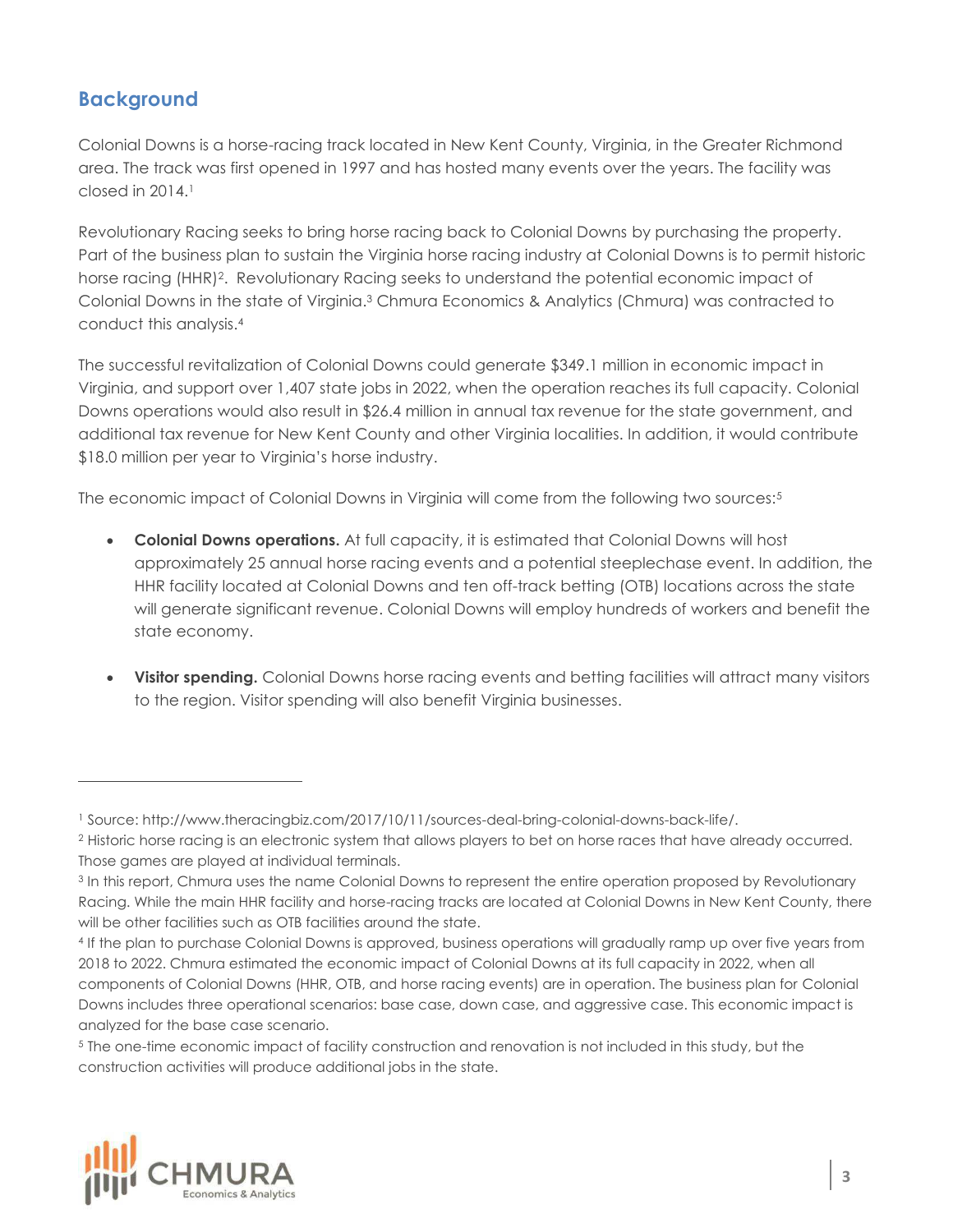The two components identified above constitute the direct economic impact of Colonial Downs in Virginia. The total economic impact also includes the economic ripple effects from the direct impact. The ripple impact, categorized as indirect and induced impacts, measures the benefits of Colonial Downs to businesses outside of those directly involved in its operations and visitor spending. For operations, Colonial Downs will utilize many Virginia firms in the areas of marketing, logistics, and security, benefiting other state businesses (indirect impact). In addition, Colonial Downs workers will spend their income in places where they live, benefiting businesses such as retail stores, restaurants, and healthcare facilities (induced impact).

The direct impact of Colonial Downs operations and visitor spending is estimated based on both data from Revolutionary Racing and Chmura's research on secondary information sources such as Virginia visitor profiles and spending. Ripple effects are estimated with the IMPLAN Pro<sup>6</sup> software, which is a model often used by economists to measure the economic impact of events.

# <span id="page-3-0"></span>**Economic Impact of Colonial Downs**

#### <span id="page-3-1"></span>**Economic Impact of Colonial Downs Operations**

The operations of Colonial Downs will include several major revenue sources, including:

- historic horse racing (HHR)
- off-track betting (OTB)
- online wagering or advance-deposit wagering (ADW)
- horse racing events

In 2022, when operations reach their full capacity,<sup>7</sup> it is expected that the annual revenue of Colonial Downs can amount to \$203.7 million (Table 1).<sup>8</sup> Of this amount, \$161.9 million is the estimated revenue from historic horse racing. Other revenue sources are off-track betting, with an estimated annual revenue of \$27.9 million, and ADW, with an estimated annual revenue of \$5.2 million. In addition, there will be approximately 25 race days at Colonial Downs during the year, which can generate \$7.3 million in revenue, while the estimated revenue for a potential steeplechase race event is \$1.4 million.<sup>9</sup>

<sup>9</sup> This is estimated based on a three-day event with approximately 60,000 attendants. Source: Revolutionary Racing.



<sup>6</sup> *IMPLAN Professional* is an economic impact assessment modeling system developed by Minnesota IMPLAN Group that is often used by economists to build models that estimate the impact of economic changes on local economies.

<sup>7</sup> If the plan to purchase Colonial Downs is approved, business operations will gradually ramp up over five years from 2018 to 2022. Chmura estimated the economic impact of Colonial Downs at its full capacity in 2022, when all components of Colonial Downs (HHR, OTB, and horse racing events) are in operation.

<sup>8</sup> All revenue and economic figures in this analysis are measured in current dollars, or 2022 dollars, unless noted differently.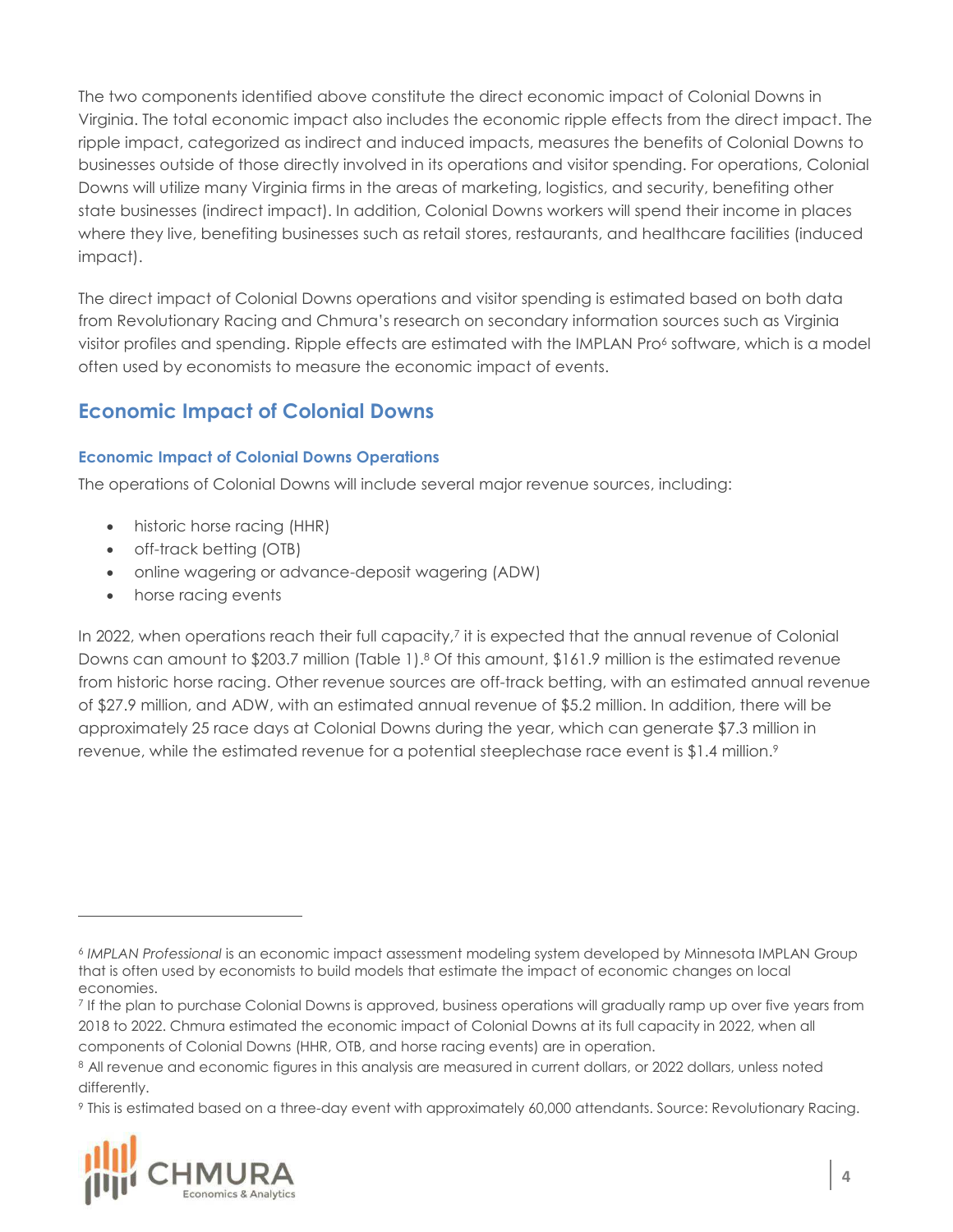| Historic Horse Racing (HHR)    | \$161.9 |
|--------------------------------|---------|
| Off-track Betting (OTB)        | \$27.9  |
| Advance-deposit Wagering (ADW) | \$5.2   |
| <b>Track Races</b>             | \$7.3   |
| Steeplechase Race              | \$1.4   |
| <b>Total Operation Revenue</b> | \$203.7 |
|                                |         |

#### **Table 1: Colonial Downs Operational Revenue-2022 (\$Million)**

Source: Revolutionary Racing

Table 2 presents the estimated economic impact of Colonial Downs operations in Virginia in 2022. It is estimated that the operations can generate an annual economic impact (including direct, indirect, and induced) of \$275.3 million (in 2022 dollars) in Virginia, which can support 796 jobs in the state. Of the total impact, \$203.7 million is the estimated direct impact in Virginia, which is equivalent to the total revenue of Colonial Downs operations. Direct employment is estimated to be 418 jobs, which are those employed by Colonial Downs.10 Included in those jobs are management and professional staff of Colonial Downs, hourly-wage workers for the HHR facility in New Kent and OTB facilities around the state, and workers hired for horse-racing events. The indirect impact in the state is estimated at \$58.5 million in 2022, supporting 259 jobs in the state. Beneficiaries include Virginia businesses and organizations in a wide range of industries such as advertising and marketing, banking, food suppliers, and animal production and support activities. The induced impact in the region is estimated to reach \$13.0 million in 2022, supporting 119 jobs in Virginia. The beneficiaries of the induced impact are mostly consumer-service businesses such as retail shops, restaurants, and healthcare facilities. <sup>11</sup>

#### **Table 2: Economic Impact of Colonial Downs Operations-2022**

|                                           | <b>Direct</b> | Indirect | Induced | Total Impact |
|-------------------------------------------|---------------|----------|---------|--------------|
| Economic Impact (\$Million)               | \$203.7       | \$58.5   | \$13.0  | \$275.3      |
| <b>Employment</b>                         | 418           | 259      | 119     | 796          |
| Note: Numbers may not sum due to rounding |               |          |         |              |
| Source: IMPLAN Pro 2016 and Chmura        |               |          |         |              |

Virginia's horse industry will benefit financially from Colonial Downs as well. Virginia's law stipulates that part of the wagering is to be distributed as a purse to participants in horse races, and part of it will be

<sup>11</sup> If Colonial Downs hosts 15 race days per year, the total economic impact (direct, indirect, and induced) of Colonial Downs operations will decrease to \$271.7 million in spending that can support 771 Virginia jobs. This includes the direct impact of operations which is estimated to be \$200.8 million, supporting 402 jobs.



<sup>&</sup>lt;sup>10</sup> The job numbers are estimated annual jobs based on prevailing wages. Estimated jobs include both full- and parttime positions. They are not full-time equivalent (FTE) jobs.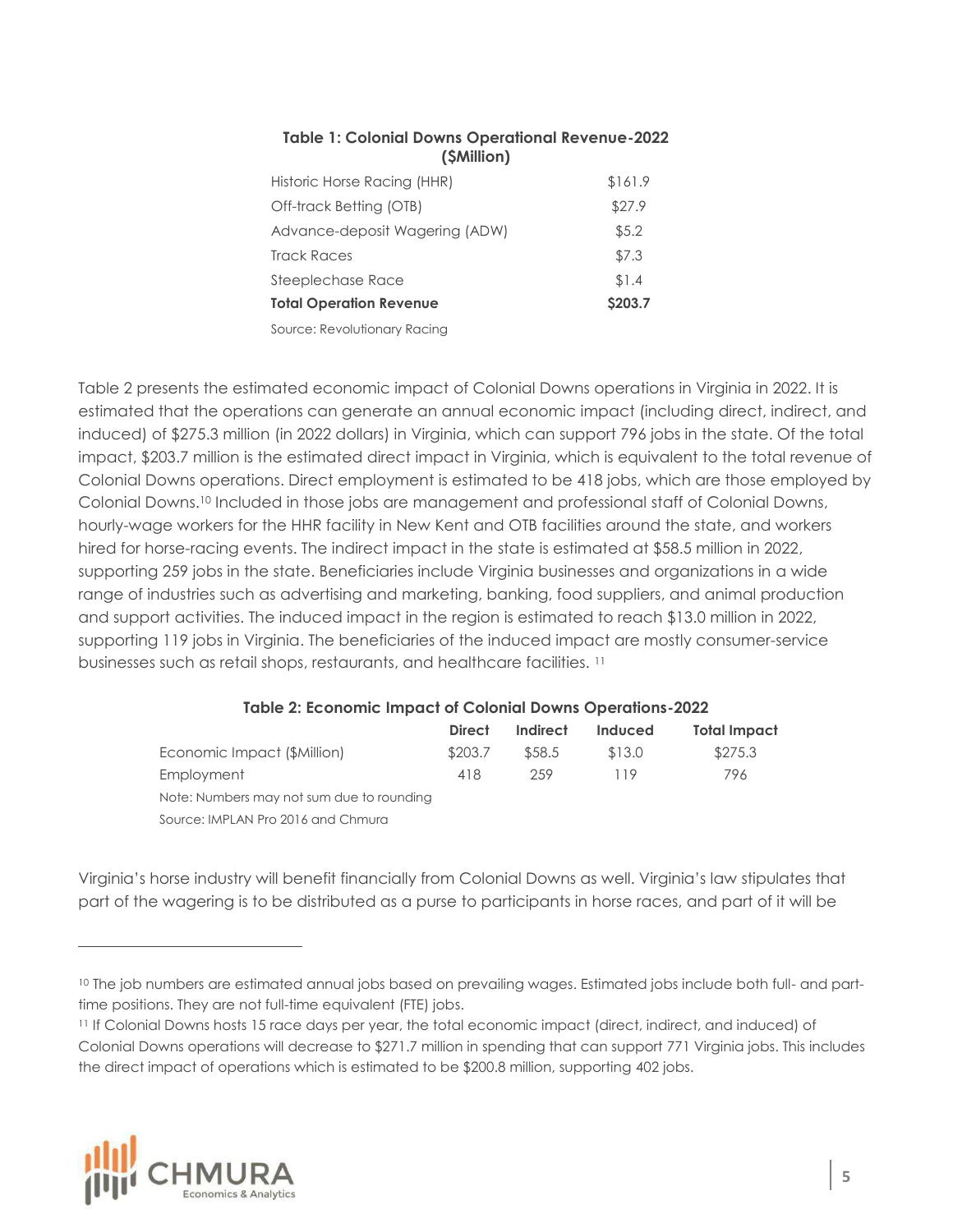distributed to the Virginia Breeders Fund, the Virginia-Maryland Regional College of Veterinary Medicine, and to support Virginia horsemen, their operations, and other horse related organizations.12 In 2022, it is estimated the total purse, contribution to the Virginia Breeders Fund, and the horsemen's OTB share will reach \$18.0 million.<sup>13</sup>

#### <span id="page-5-0"></span>**Economic Impact of Colonial Downs Visitor Spending**

Colonial Downs operations can generate significant economic impact in the state. The racing events and HHR and OTB facilities also attract visitors to the state. While both ticket price and on-site food and beverage costs are included in Colonial Downs operational impact (Table 2), visitors also purchase other items outside Colonial Downs during their trips. This spending would benefit state businesses such as gas stations, restaurants, and retail shops.<sup>14</sup>

To estimate the impact of visitor spending, two key numbers are needed—the total number of visitors and their average spending amount. A market study commissioned by Revolutionary Racing shows that the HHR facility can accommodate 1.4 million participants per year.15 The 25 horse-racing days can attract an estimated 52,500 visitors. In addition, the three-day steeplechase event is estimated to have 60,000 visitors.16 Colonia Downs visitors include both out-of-town visitors and local residents. For example, players at the Colonial Downs HHR facility are assumed to be primarily from within a one hour's drive of the site. As a result, Chmura assumes that all visitors of HHR and OTB facilities are locals making a day trip.<sup>17</sup> The attendants to horse-racing events may come from a wider area.

Average spending of Colonial Downs visitors is estimated based on visitor profile data collected by Virginia Tourism Corporation (VTC).18 The VTC survey found that for day trippers in Virginia, they spent an average of \$53.60 per person per day in the state in 2016. However, this figure includes visitor spending for the whole trip, so part of this amount will be spent on admission tickets, and food and drink inside Colonial Downs facilities. Excluding those items, it is estimated that in 2022, an average visitor will spend \$30.20 per day outside Colonial Downs facilities, resulting in annual visitor spending of \$45.7 million (in 2022 dollars). Based on the VTC survey, visitor spending is allocated to different sectors such as gas, food and drink, and shopping.

<sup>18</sup> Source: Virginia Tourism Corporation. https://www.vatc.org/research/travel-data-and-profiles/.



<sup>12</sup> Source: Code of Virginia § 59.1-392. https://law.lis.virginia.gov/vacode/title59.1/chapter29/section59.1-392/ <sup>13</sup> Source: Revolutionary Racing.

<sup>&</sup>lt;sup>14</sup> In economic literature, there are debates on whether visitor spending should be included. One argument is that spending by Virginia residents would occur in the state even if Colonial Downs did not exist. While that is true for some visitors, some Virginia residents will travel to betting facilities in neighboring states such as Maryland. Chmura chose to include visitor spending in this study.

<sup>15</sup> Source: Gaming Market Assessment, Historic Horse Racing Machines, Colonial Downs, VA. Prepared for ELS Gaming, by The Innovation Group. June 2017.

<sup>&</sup>lt;sup>16</sup> Source: Revolutionary Racing.

<sup>17</sup> Source: Gaming Market Assessment, Historic Horse Racing Machines, Colonial Downs, VA. Prepared for ELS Gaming, by The Innovation Group. June 2017. This assumption is conservative, as there will be participants from outside the region with a higher level of spending in areas such as lodging and transportation.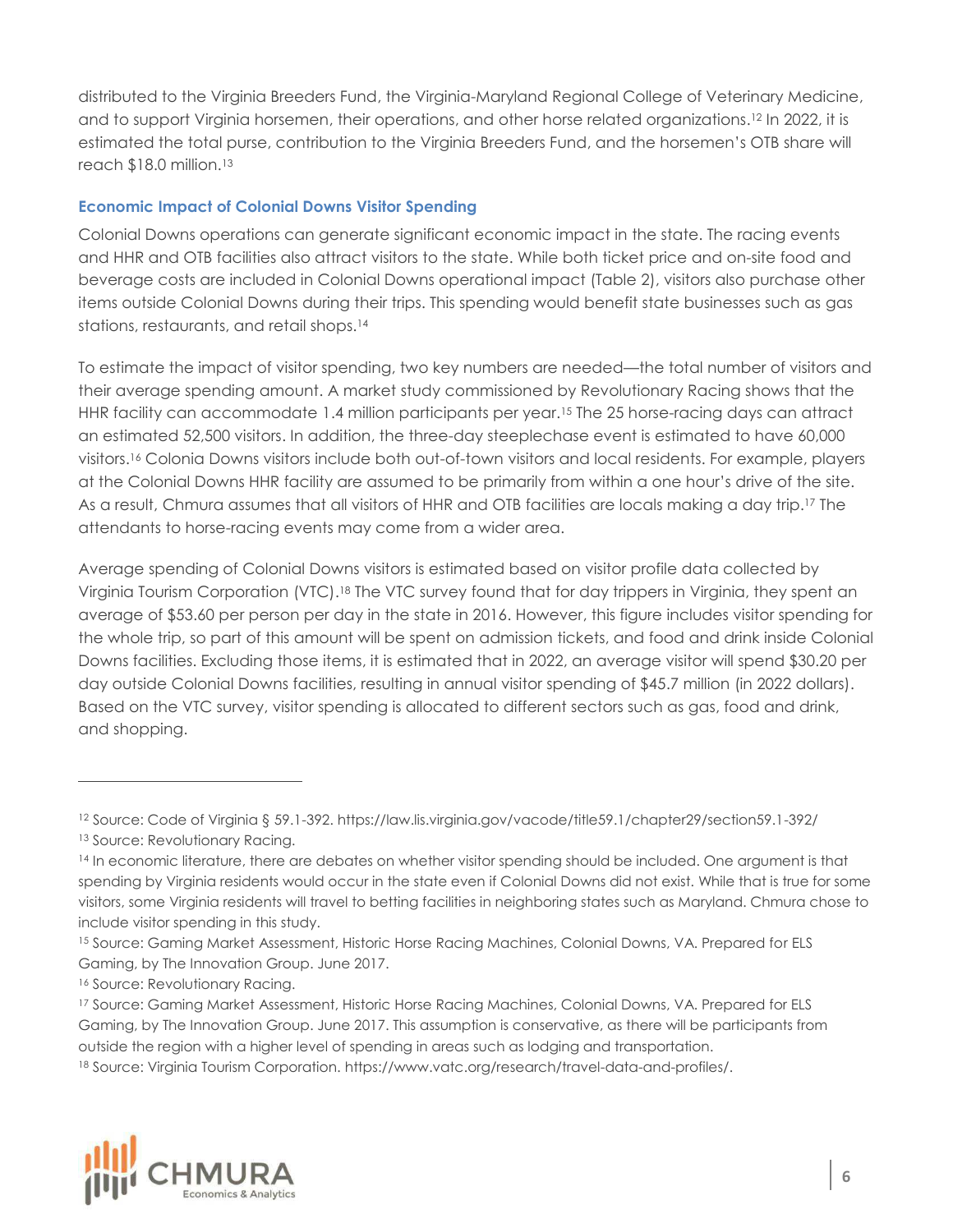Direct visitor spending can generate additional economic impact in Virginia (Table 3). In 2022, the annual total economic impact (direct, indirect, and induced) of Colonial Downs visitor spending is estimated to be \$73.8 million (in 2022 dollars) that can support 611 jobs in Virginia. Among those, direct visitor spending in the state can reach \$46.6 million that can support 417 jobs in the state, mostly in tourism-related businesses such as gas stations, restaurants, and retail shops.19 The indirect impact is estimated to be \$12.9 million that can support 84 jobs in the state. The induced impact is estimated to be \$14.3 million that can support 110 jobs in the state.<sup>20</sup>

#### **Table 3: Economic Impact of Colonial Downs Visitor Spending-2022**

|                                           | <b>Direct</b> | Indirect | <b>Induced</b> | Total Impact |
|-------------------------------------------|---------------|----------|----------------|--------------|
| Economic Impact (\$Million)               | \$46.6        | \$12.9   | \$14.3         | \$73.8       |
| Employment                                | 417           | 84       | 110            | 611          |
| Note: Numbers may not sum due to rounding |               |          |                |              |
| Source: IMPLAN Pro 2016 and Chmura        |               |          |                |              |

#### <span id="page-6-0"></span>**Colonial Downs Economic Impact Summary**

Combining Colonial Downs operations and visitor spending, Table 4 presents the overall economic impact of Colonial Downs in Virginia. When operations reach full capacity in 2022, the annual total economic impact (including direct, indirect, and induced) of Colonial Downs is estimated to be \$349.1 million (in 2022 dollars) that can support 1,407 jobs in Virginia.<sup>21</sup>

#### **Table 4: Economic Impact of Colonial Downs-2022**

|                                           | <b>Direct</b> | Indirect | Induced | Total Impact |
|-------------------------------------------|---------------|----------|---------|--------------|
| Economic Impact (\$Million)               | \$250.3       | \$71.5   | \$27.3  | \$349.1      |
| <b>Employment</b>                         | 835           | 343      | 229     | 1,407        |
| Note: Numbers may not sum due to rounding |               |          |         |              |
| Source: IMPLAN Pro 2016 and Chmura        |               |          |         |              |
|                                           |               |          |         |              |

## <span id="page-6-1"></span>**State & Local Fiscal Impact**

 $\overline{a}$ 

Colonial Downs will also generate tax revenue for the Commonwealth of Virginia and local governments. The state government benefits from the following three main tax streams: sales, license, individual income, and corporate income. Local governments benefits from local sales; meals; lodging; license;

<sup>21</sup> If the number of annual race days declines to 15, the total economic impact of Colonial Downs (direct, indirect, and induced) decreases to \$343.9 million in spending that can support 1,370 Virginia jobs in 2022.



<sup>19</sup> The job numbers are estimated annual jobs based on prevailing wages. In reality, for horse-racing events at Colonial Downs that are seasonal and mainly occur on weekends, many businesses will simply extend the hours of current employees rather than hiring new workers.

<sup>&</sup>lt;sup>20</sup> If the number of annual race days declines to 15, the total economic impact (direct, indirect, and induced) of Colonial Downs visitor spending decreases to \$72.3 million in spending that supports 600 Virginia jobs.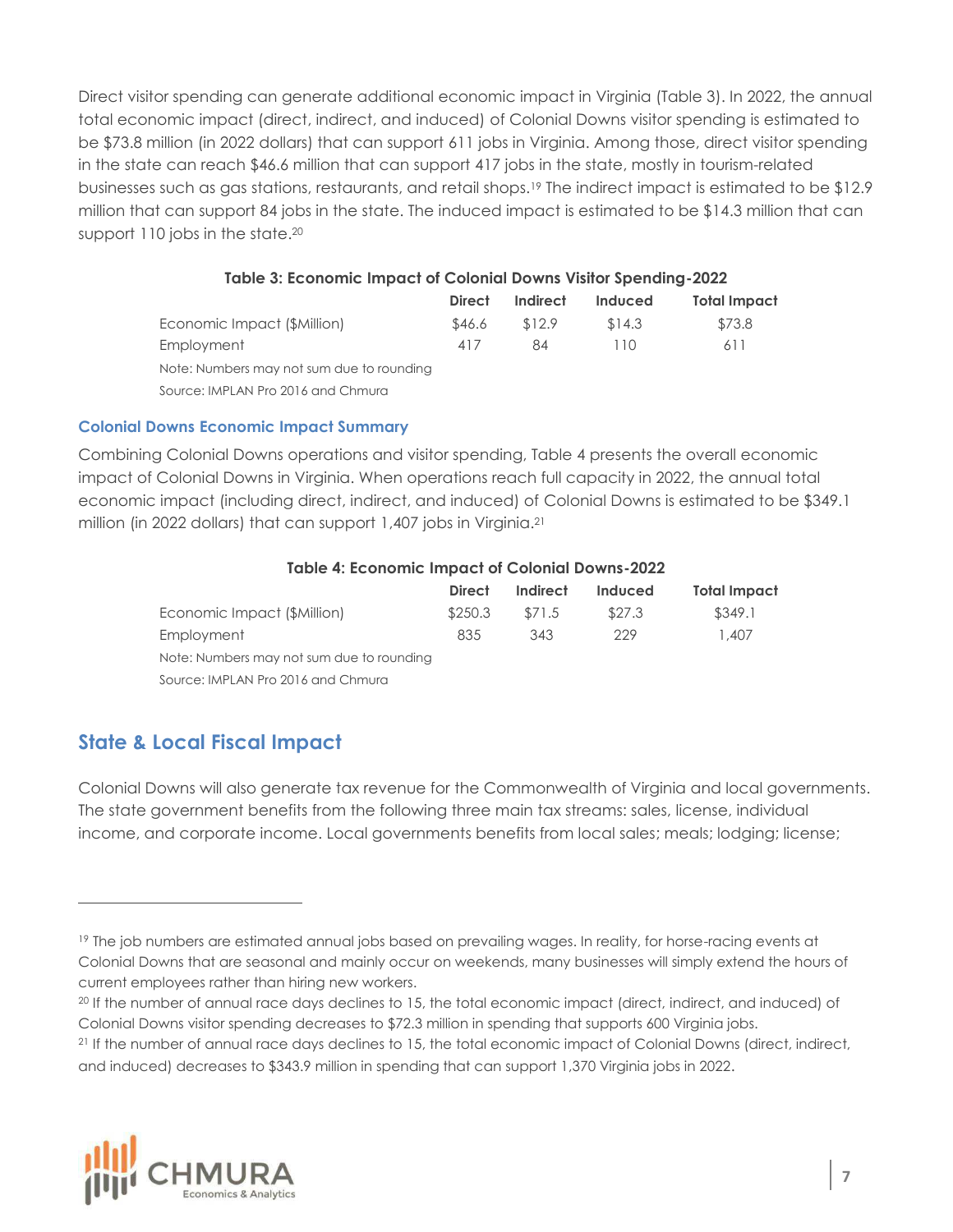and business, professional, and occupational license (BPOL) taxes. To be conservative, only tax revenue from the direct impact is estimated.<sup>22</sup>

The Virginia sales tax rate is 5.3% for retail sales; 1% of retail sales is returned to the local governments while the state retains 4.3% of total sales. The state taxes grocery items at a lower rate of 2.5%. For Colonial Downs operations, sales tax is applied to the sales of food, beverage, and other merchandise sold within Colonial Downs facilities. For visitor spending, this tax is applied to sales of food and beverages, grocery items, lodging, and gas. From Colonial Down Operations and visitor spending, the sales tax is estimated to be \$2.1 million for the state government and \$0.6 million for New Kent County and other local governments.

|                   | (\$Million)  |                   |               |
|-------------------|--------------|-------------------|---------------|
|                   |              |                   |               |
| Tax               | <b>State</b> | <b>Localities</b> | Total         |
| Sales             | \$2.1        | \$0.6             | \$2.7         |
| Individual Income | \$1.8        |                   | \$1.8         |
| Corporate Income  | \$2.0        |                   | \$2.0         |
| License           | \$20.6       | \$13.2            | \$33.8        |
| Meals             |              | \$0.8             | \$0.8         |
| Lodging           |              | \$0.1             | \$0.1         |
| <b>BPOL</b>       |              | \$0.6             | \$0.6         |
| Total             | <b>S26.4</b> | \$15.3            | <b>\$41.7</b> |
| Source: Chmura    |              |                   |               |

### **Table 5: Annual State Tax Revenues from Colonial Downs-2022 (\$Million)**

Virginia can collect individual income tax from wages and salaries paid to Colonial Downs employees, including managers, professional staff, and hourly-wage employees working at HHR and OTB facilities and race events. For visitor spending, individual income tax is collected for wages and salaries from businesses serving Colonial Downs visitors. The combined individual income tax is estimated to be \$1.8 million in 2022 23

Virginia has a state corporate tax with a rate of 6.0%. The net pre-tax income for Colonial Downs in 2022 is estimated to be \$31.0 million.24 For visitor spending, corporate income tax is levied on profits from businesses serving Colonial Downs visitors. Combined, the state corporate income tax is estimated to be \$2.0 million in 2022.



<sup>22</sup> This approach is recommended by Burchell and Listokin in *The Fiscal Impact Handbook*. Source: Burchell, R.W. and Listokin, D. 1978. The Fiscal Impact Handbook: Estimating Local Costs and Revenues of Land Development. Center for Urban Policy Research, New Brunswick, NJ; Rutgers, The State University of New Jersey.

<sup>&</sup>lt;sup>23</sup> Virginia has a progressive individual income tax. Based on the average income of Colonial Downs, the average income tax rate is 5.5%. Source: Virginia Department of Taxation.

<sup>24</sup> Source: Revolutionary Racing.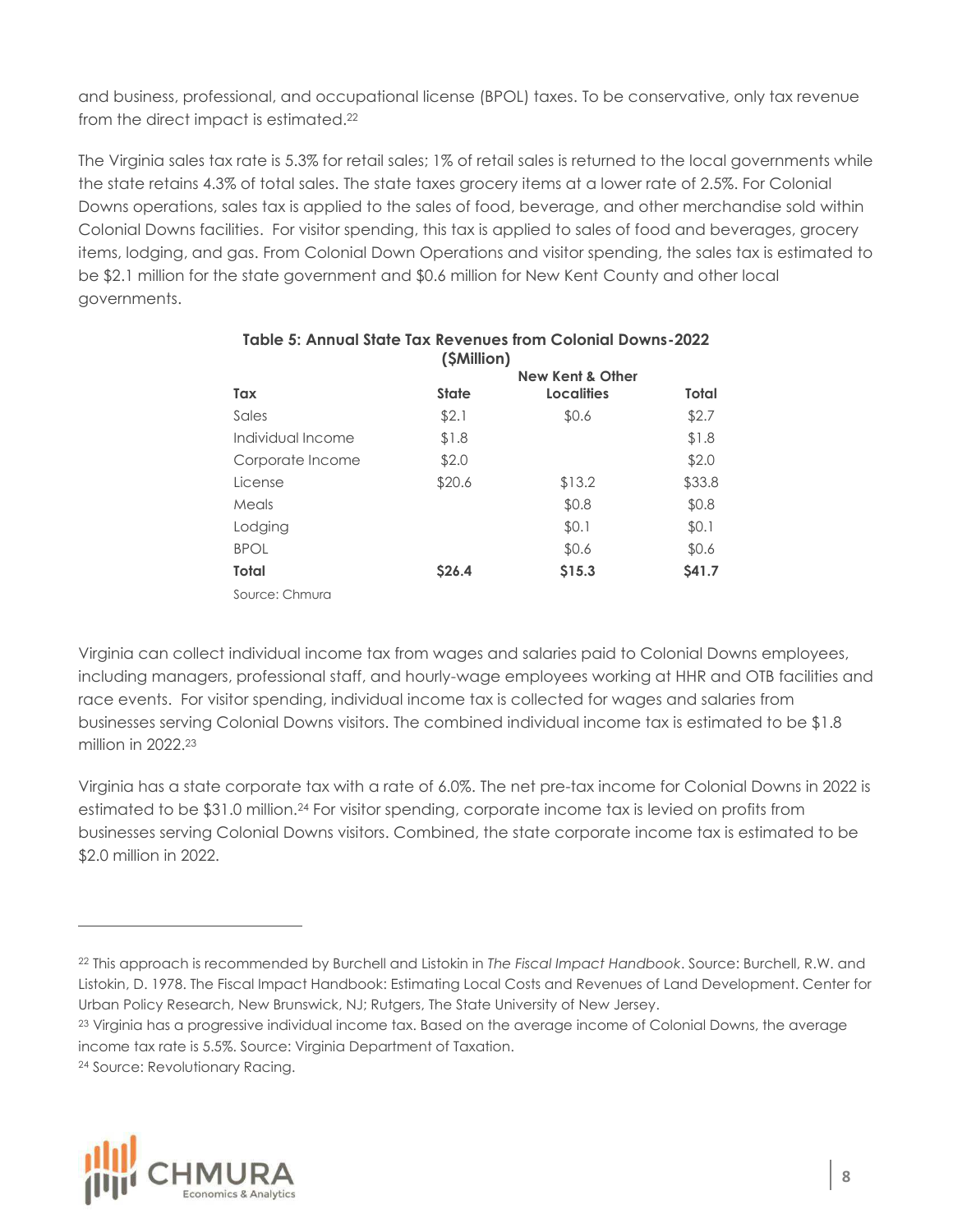In addition, Virginia collects a license tax on horse race wagering. The tax is levied on the total amount wagered. The tax rate depends on whether the wagering is placed at a racetrack or at a satellite facility, and on whether the horse race occurs in Virginia or elsewhere. 25 It is estimated that in 2022, the state government can receive \$20.6 million in license tax revenue from Colonial Downs operations. In addition, New Kent County and other local governments whose jurisdictions house OTB facilities can receive \$13.2 million in license tax revenue. Combining the state and local portions, the total license tax collected from Colonial Downs operations is estimated to reach \$33.8 million in 2022.

Local governments will also benefit from meals, lodging, and BPOL taxes from Colonial Downs operations and visitor spending. Food and beverage sales within Colonial Downs are subject to New Kent County's meals tax, which is 2% of total sales. Visitor spending elsewhere will also generate meals tax for other localities where such sales occur and a meals tax is imposed. Combined, the total meals tax is estimated to be \$0.8 million in 2022. Similarly, visitor spending in hotels is subject to a local lodging tax, which is estimated to be \$0.1 million in 2022. Finally, business revenue from Colonial Downs operations and visitor spending are subject to local BPOL taxes, which is estimated to be \$0.6 million in 2022.

In summary, including both operations and visitor spending, Colonial Downs can contribute \$26.4 million in tax revenue for the state government, and \$15.3 million for New Kent County and other local governments in 2022, when operations reach full capacity.

25 Source: Code of Virginia § 59.1-392. https://law.lis.virginia.gov/vacode/title59.1/chapter29/section59.1-392/